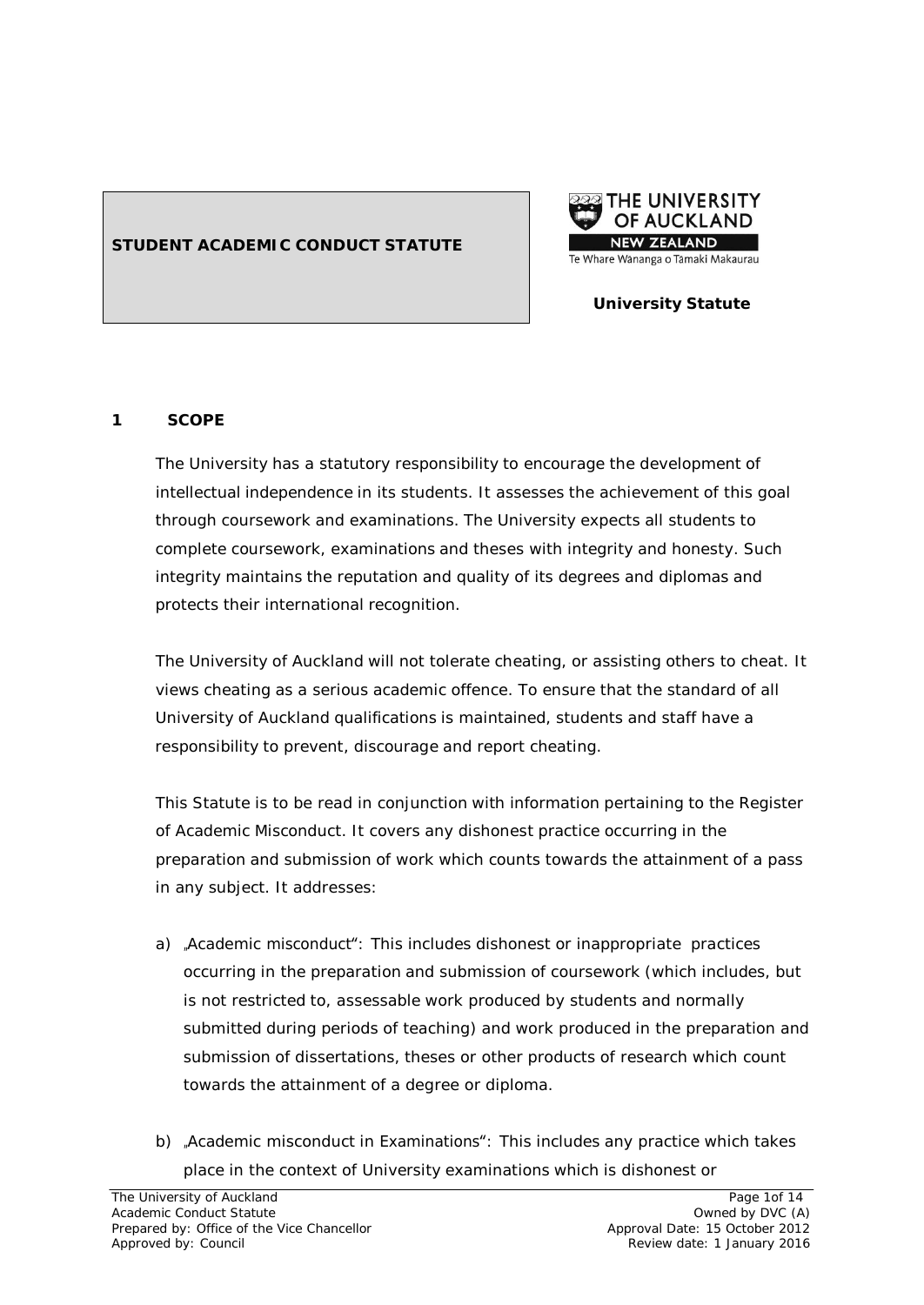inappropriate or inconsistent with the principles of integrity and which in turn is exemplified in Clause 2 of this Statute and/or in breach of relevant parts of clauses 7 and 8 of the Examination Regulations.

# **2 ' ACADEMIC MISCONDUCT ' AND ' ACADEMIC MISCONDUCT IN EXAMINATIONS'**

The following are examples of academic misconduct and academic misconduct in examinations. This list is not exhaustive:

- a) Using the work of others without explicit acknowledgement and referencing, that is, plagiarism. It includes: use of other people's data without acknowledgement; use of published or unpublished expressions and ideas from other people without adequate attribution; use of published or unpublished charts, diagrams.
- b) Copying from another student"s work (with or without their knowledge).
- c) Using coursework that had been submitted previously at any educational institution by the student.
- d) Submitting without acknowledgement work to which others have contributed.
- e) Submitting the same, or a substantially similar, assignment for more than one assessment.
- f) Submitting for assessment material obtained from commercial essay or assignment services, including web-based sources.
- g) Impersonation or arranging to impersonate someone else during the performance of academic work or any examination.
- h) Cheating in examinations by bringing prohibited materials and devices into an examination room; referring to such material in the course of the examination.
- i) Misrepresenting disability, temporary illness or injury or exceptional circumstances beyond the student"s control, and then claiming special conditions and/or special consideration.
- j) Misrepresenting or presenting false or misleading information in application for course credit.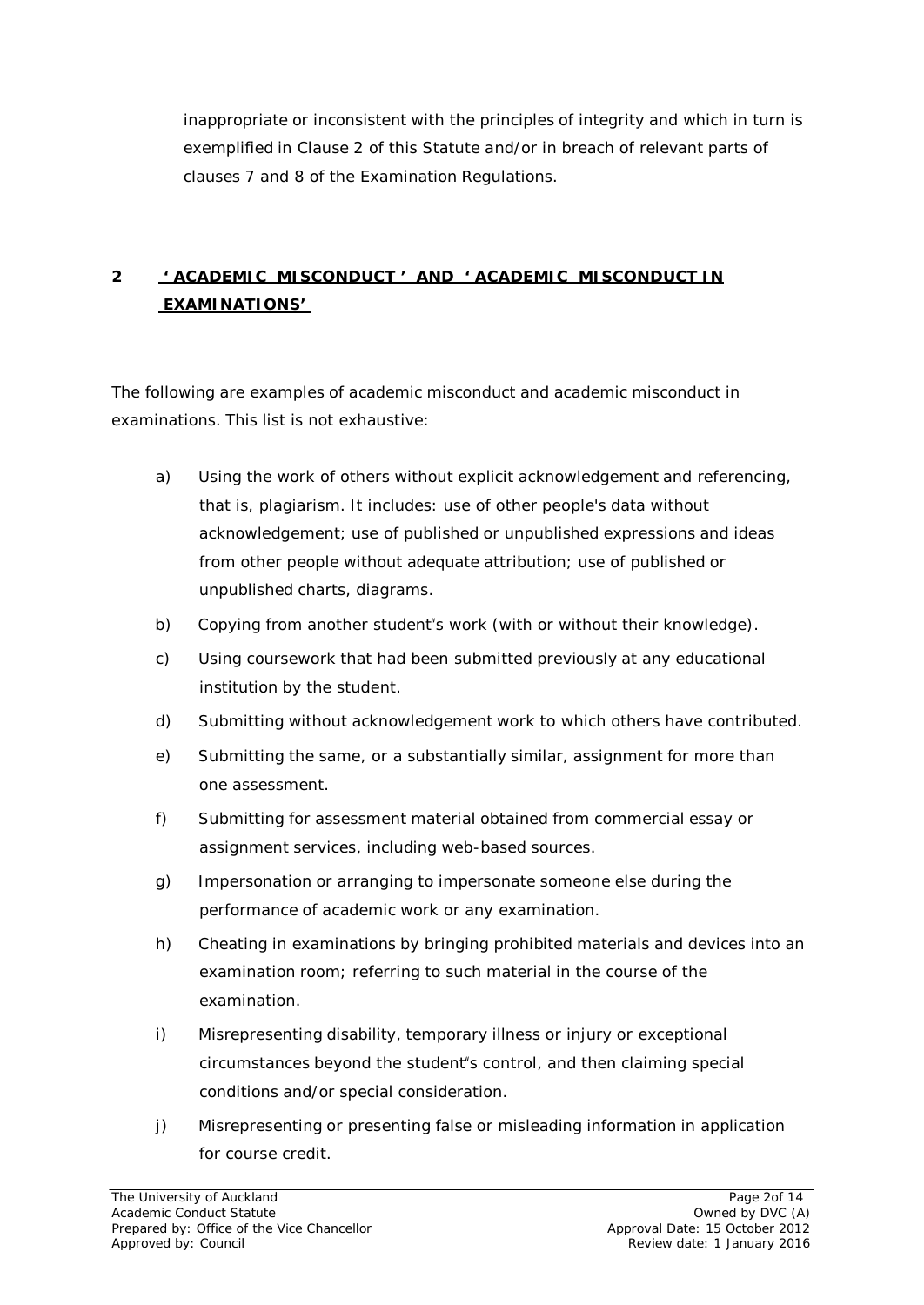- k) Claiming results that have not been obtained.
- l) The fabrication or falsification of data, including changing research records.
- m) Misleading ascription of authorship, including failing to acknowledge work primarily produced by any other person.
- n) A breach of a duty of confidentiality, privacy or the terms of any ethical approvals.
- o) Interference, including taking, sequestering or materially damaging any research-related material of another researcher intentionally and without authorisation, including the apparatus, reagents, biological materials, writings, data, hardware, software, or any other substance or device or data used or produced in the conduct of research.
- p) Other serious misdemeanours in specific disciplines including breaches of the Code of Conduct for Research, and relevant professional practices and codes of ethics. This includes, but is not restricted to, departing from protocols approved by the University in the course of human or animal experimentation, behavioural standards whilst on clinical assignment or similar course or programme placements.

# **3 CLASSIFYING ACADEMIC MISCONDUCT AND ACADEMIC MISCONDUCT IN EXAMINATIONS**

Instances of academic misconduct and academic misconduct in examinations (misconduct") may be classified by reference to the intention of the offender, the degree of culpability attending the offence and the magnitude of the offence:

- a) Intention: Misconduct may be deliberate, that is, carried out with an adequate understanding of the requirements of academic integrity, or inadvertent, that is, carried out in ignorance of these requirements and/or their appropriate application.
- b) Culpability: the blame attributed to a student who has engaged in misconduct will vary according to presuppositions on which the student acted; misconduct may thus be either naïve or non- naïve.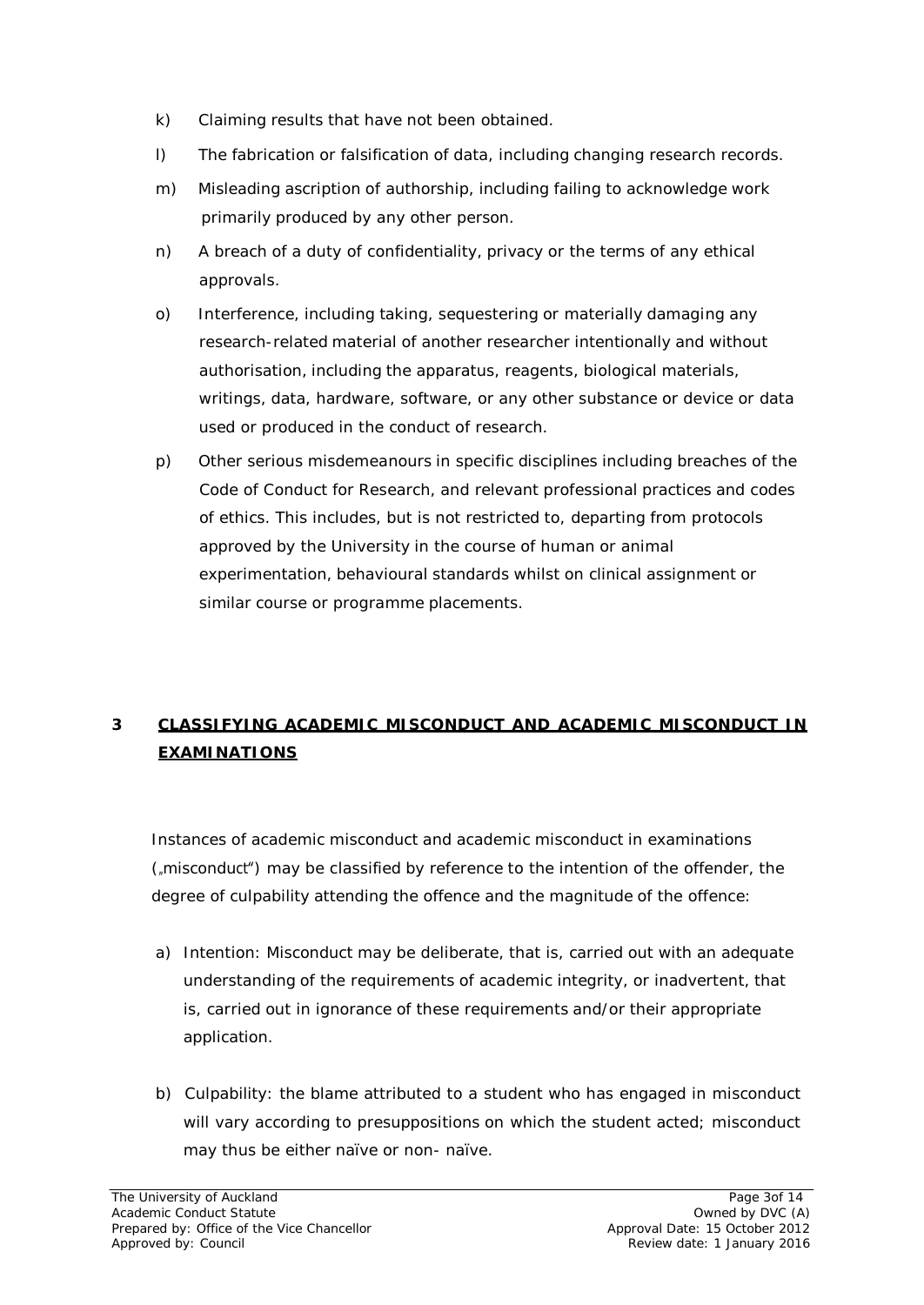c) Magnitude: offences may be judged  $\mu$  minor" or  $\mu$  major" with respect to their impact on the integrity of the work presented, the legitimate interests of others and the interests and reputation of the University.

As a general principle, instances of academic misconduct that are classified as , inadvertent" or , naïve" result from a lack of understanding of what academic integrity entails or an innocent failure to give effect to its requirements. Educative responses are appropriate to such offending but it may also be necessary to eliminate any unfair advantage resulting from it, by, for example, reducing the marks awarded for a piece of work. In these cases the adjustment will reflect the magnitude of the advantage gained. Second and subsequent acts of academic misconduct are unlikely to be classified as inadvertent or naïve.

### **4 ACADEMIC MISCONDUCT - PROCEDURES**

Allegations of Academic Misconduct shall be dealt with by processes consistent with the principles of natural justice. The following procedures must be followed (see Schedule 1):

#### a) *Coursework*

- i) Where a staff member, a student or any other person has grounds for believing that academic misconduct has taken place, the course convenor must be informed.
- ii) The student(s) concerned should be contacted and interviewed by the course convenor. The purpose of the interview is to assist the course convenor to investigate whether academic misconduct has taken place. One other person must be present at this interview. If this person is nominated by the course convenor, the student will also be invited to bring a support person if they wish.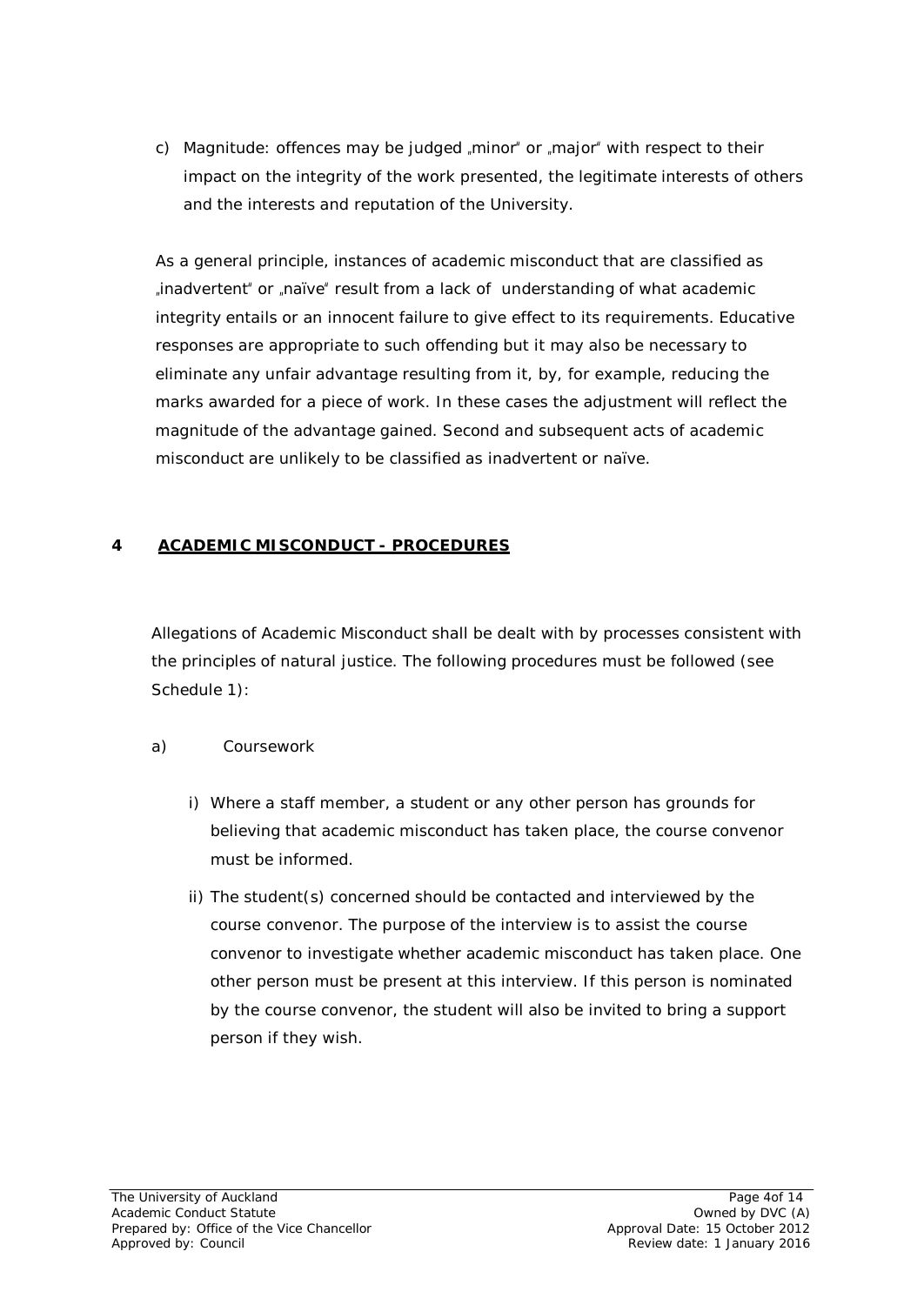#### *Research*

- iii) If misconduct arises during the preparation of work for a research dissertation or thesis, it should be drawn to the attention of the primary supervisor who will notify the Academic Head. The Academic Head or nominee will then interview the student as per the provisions in ii) above.
- b) If academic misconduct is not confirmed, no further action is needed.
- c) If academic misconduct is confirmed, form AS-75 must be completed.
- d) In the event of a student being non-responsive to requests either for an interview or to complete form AS-75 the process will, within a reasonable length of time, proceed with the student *in absentia*.
- e) If academic misconduct is determined by the Academic Head or nominee to be inadvertent or naïve" (See Schedule 2 below for examples illustrating these terms), it should be resolved within the academic unit, usually through educative means. Marks may be adjusted.
- f) If academic misconduct is confirmed and it is determined by the Academic Head or nominee to be, deliberate and non-naïve<sup>"</sup>, the Head should (i) determine whether it is a major or minor offence and (ii), in the case of a minor offence only, decide on the appropriate penalty. In order to assist in determining whether an offence is major or minor, the Register of Academic Misconduct should be consulted at this stage for any evidence of previous offending. Any penalty is subject to the approval of the Associate Dean or, in the case of research exercises worth more than 30 points, to the Dean of Graduate Studies.
- g) If the Academic Head or nominee determines the offence to be a major offence, the case must be referred through the Associate Dean to the DVC (A) who will decide whether to send the matter to Discipline Committee or to refer it back to the Academic Head or nominee who makes a decision on the penalty to be imposed, as in 4e) and f).
- h) Confirmed minor and major offences which are deliberate and non-naïve are recorded in the University"s Register of Academic Misconduct in accordance with the procedures relating to the Register. At this point, the Register should also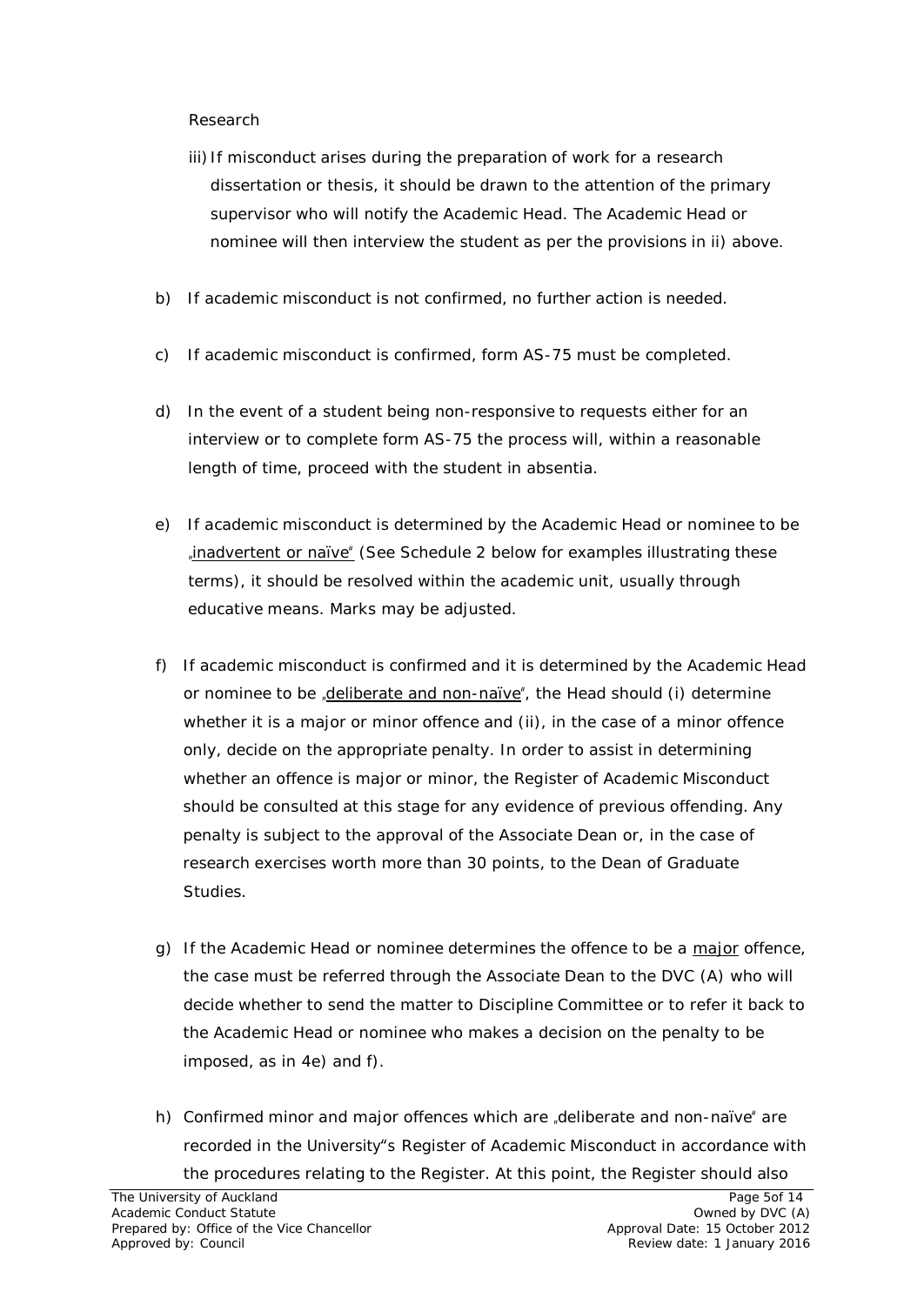be consulted for evidence of any prior offences committed by the student to assist in the determination of the appropriate penalty.

## **5 ACADEMIC MISCONDUCT IN EXAMINATIONS – PROCEDURES**

Suspected Academic Misconduct in Examinations will be dealt with according to the following procedures:

- a) If the suspected offence occurs within the Examination Room:
	- i) The Room Supervisor must fill out either form AS-36 (Report on Suspected Misconduct in an Examination) or AS-37 (Report on Unauthorised Material in an Examination).
	- ii) The student concerned will be invited to make a written statement.
	- iii) Where appropriate, the Examiner will be asked to provide a report (on the form provided) on the significance of the suspected offence. Where such a report is requested, it must be shown to the candidate suspected of the misconduct prior to extending the invitation outlined in clause 5 b iii).
	- iv) The procedure then follows that outlined in 5c, d and e.
- b) If the suspected offence is noticed at the time of marking:
	- i) The member of staff who is marking the examination paper must fill out form AS-36 (Report on Suspected Misconduct in an Examination).
	- ii) The Examiner will then be asked to provide a report (on the form provided) on the significance of the suspected offence.
		- a) The report must be shown to the candidate suspected of the misconduct prior to extending the invitation outlined in clause 5 b iii).
	- iii) The student concerned must then be invited to make a written statement.
	- iv) The procedure then follows the procedure outlined in clause 5 c, d and e*.*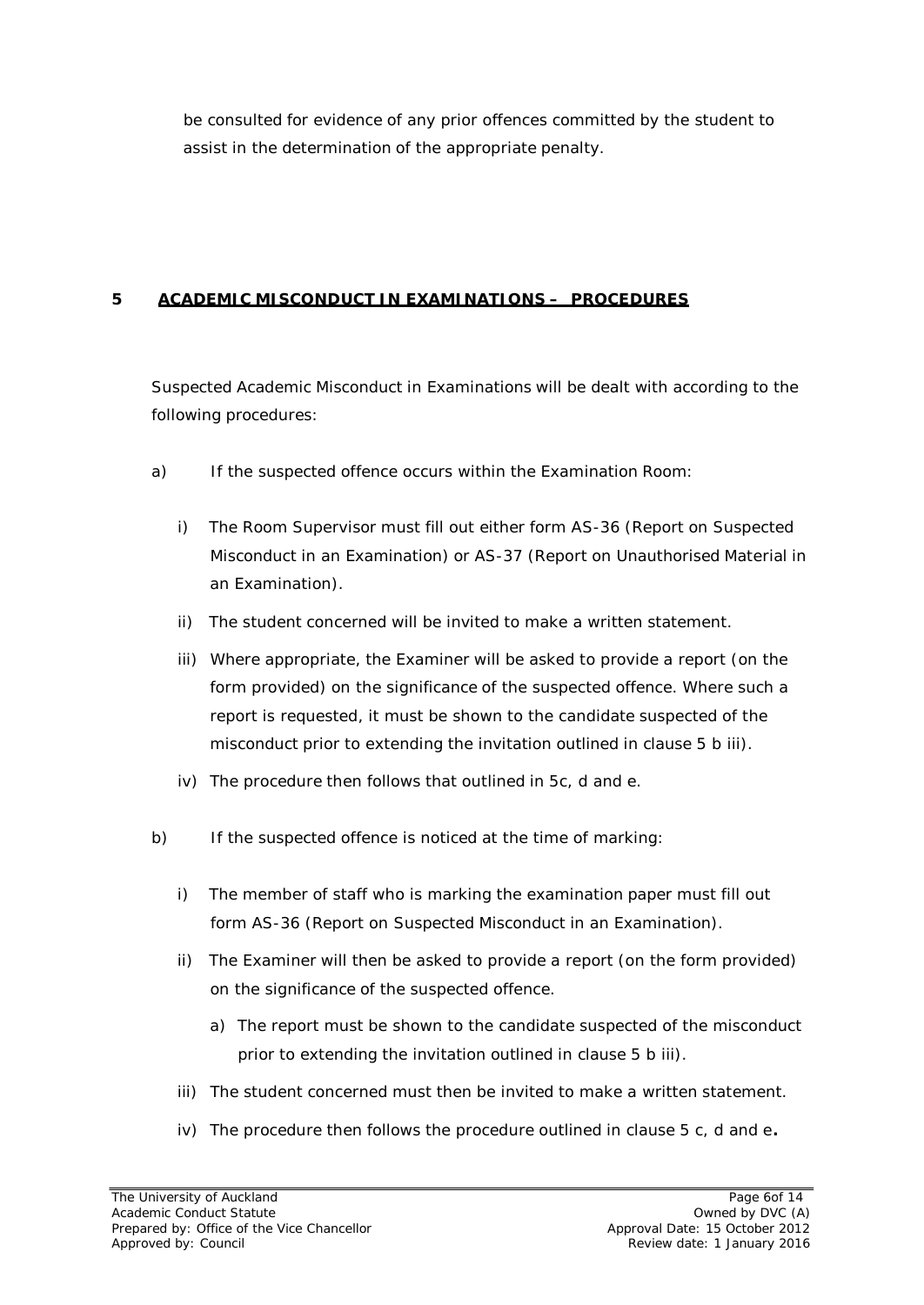- i) On receipt of the report from the Examiner (where one has been requested) the Examinations Manager and Deputy Manager will review the documentation and decide whether or not an offence has been committed.
- ii) Where evidence is not clear or conclusive and does not have the endorsement of the examiner, the Examinations Manager warns the student in writing. This warning is recorded in the Register of Academic Misconduct. When there is evidence or an admission, the case is referred to the DVC (A) with a recommendation for forwarding to Discipline Committee.
- d) The DVC (A) reviews the documentation and decides either to return the case to the Examinations Manager who issues a written warning to the student, or to refer it to Discipline Committee.
- e) If Academic Misconduct is confirmed, it must be logged in the Register of Academic Misconduct and the Register then must be consulted for evidence of any prior offences committed by the student to assist in the determination of the appropriate penalty.

## **6 PENALTIES**

- a) The penalties for academic misconduct and academic misconduct in examinations vary with such factors as the seriousness of the offence, previous instances of academic misconduct by the student, and extenuating circumstances. Where appropriate, penalties should be imposed by Academic Units.
- b) Academic units may impose the following penalties in cases of minor offences of academic misconduct:
	- i) Reduce the grade for the piece of work to which the academic misconduct refers, down to and including a grade of zero.
	- ii) Cancel any marks previously given for the piece of work concerned.
	- iii) Not mark the piece of work, thus giving it zero.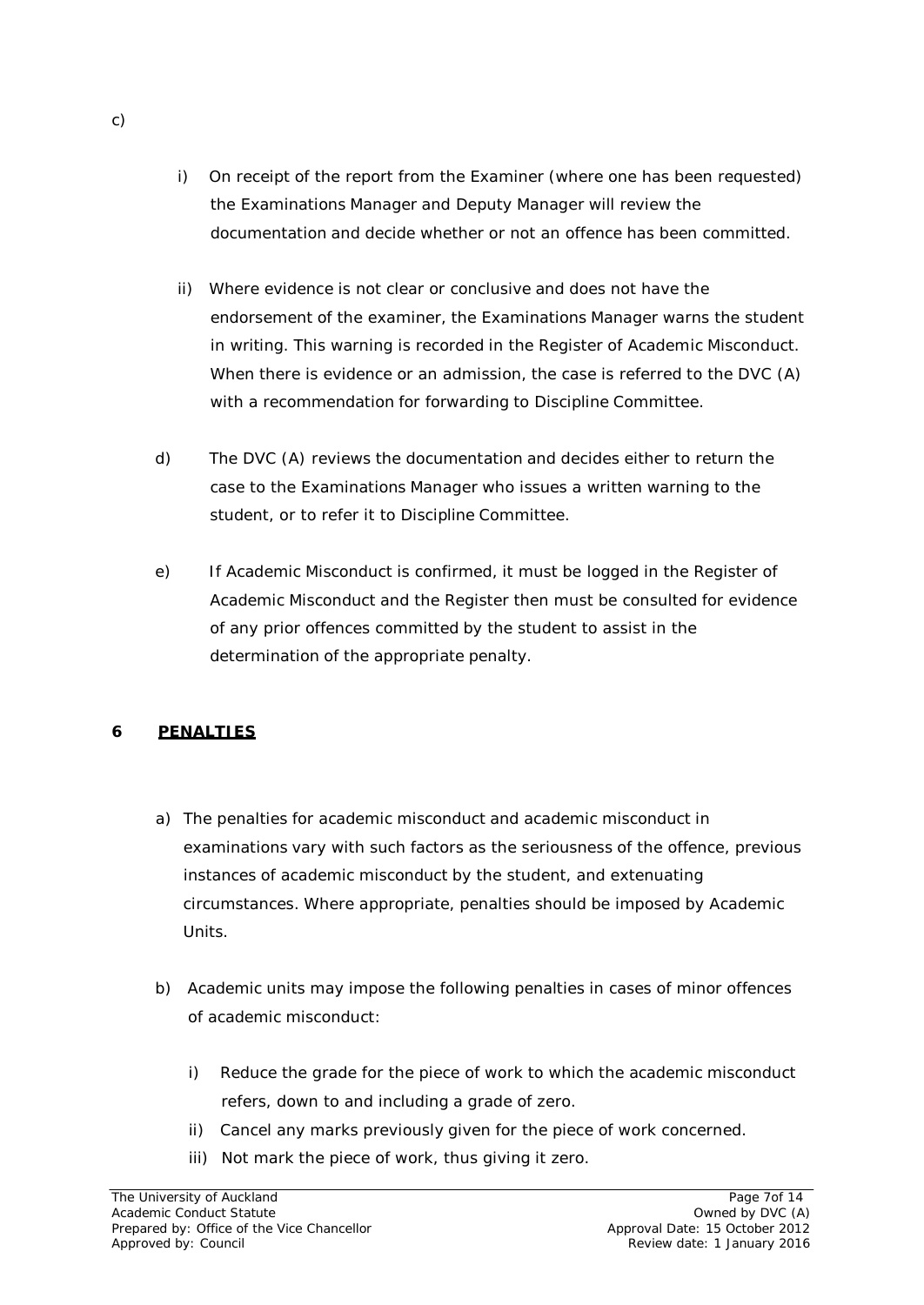- iv) Issue oral or written reprimand.
- c) Any penalties imposed by academic units must be approved by an Associate Dean or, in the case of research exercises worth more than 30 points, to the Dean of Graduate Studies. These parties must confirm that:
	- i) The appropriate process was followed in coming to a decision about the penalty and,
	- ii) The imposed penalty is appropriate to the offence, taking into account all the circumstances.
- d) Discipline Committee may impose the penalties listed below in confirmed cases of major deliberate and non-naive cases of academic misconduct and in cases of academic misconduct in examinations:
	- i) A fine not exceeding \$1,000.
	- ii) Suspend attendance at the University for a period to be determined.
	- iii) Cancel enrolment, i.e., expulsion from the University.
	- iv) Not credit a course or courses to the student"s degree programme.
	- v) Cancel any previously-credited pass in a course associated with the offence.

## **7 RIGHT OF REVIEW**

- a) Penalties imposed under this Statute may only be reviewed as specified in 7b-e. The grounds for review are only that:
	- i) There was a failure of the University"s process and/or,
	- ii) The basis of the decision was manifestly at odds with the evidence.
- b) *Reviewing decisions/penalties imposed by academic units:* A student may request the DVC (A) to refer the decision and/or penalty to Discipline Committee for review. Any review request against a decision or penalty imposed by academic units must be notified in writing to the University Registrar within one calendar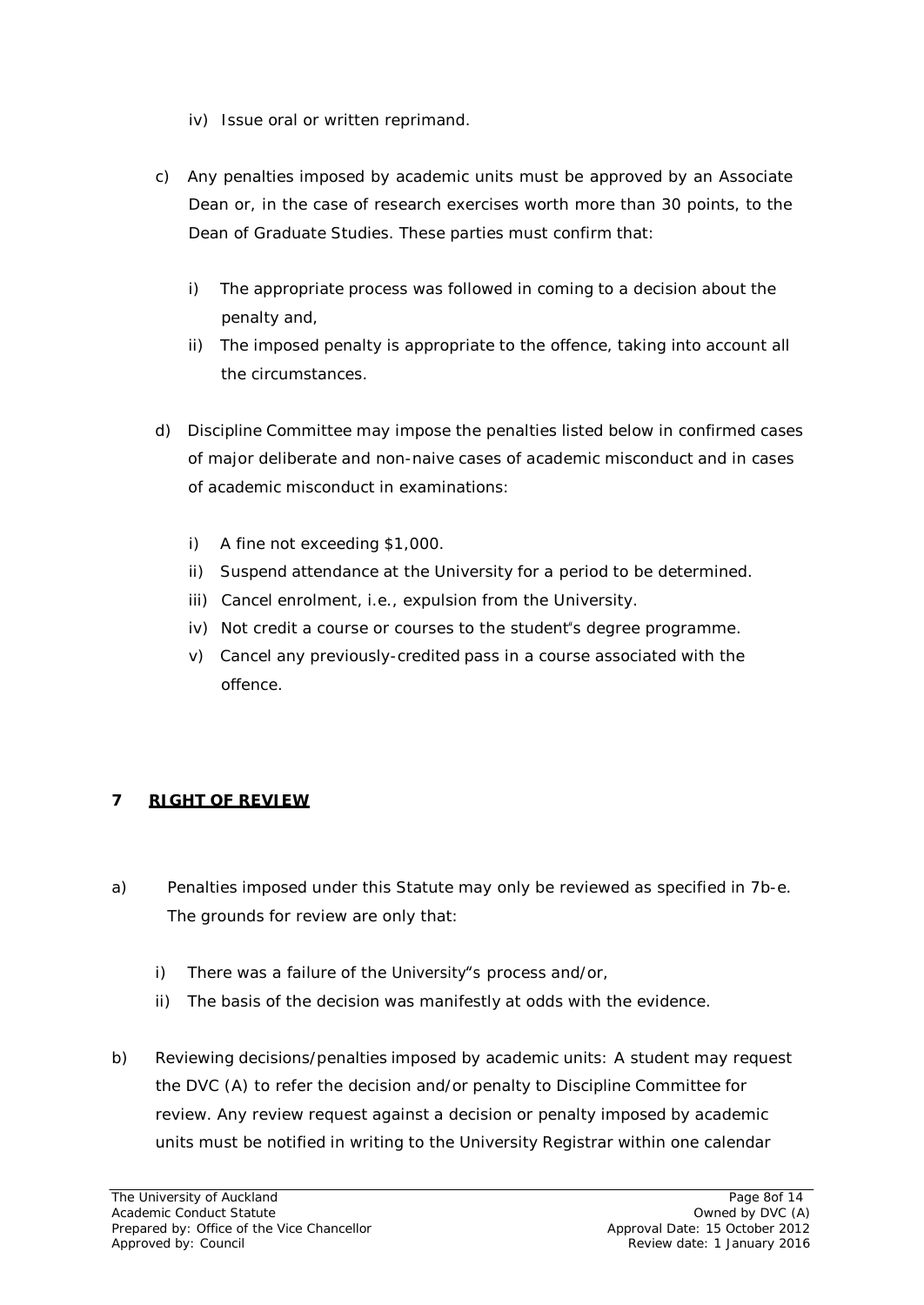month of the decision or the penalty being notified to the student. The decision of Discipline Committee in these cases is final.

- c) *Reviewing decisions/penalties originally imposed by Discipline Committee:* A student may request the DVC (A) to refer the decision and/or penalty to the Appeals Committee of the Council, as specified in the University"s Disciplinary Statute.
- d) When seeking a review, the student must clearly indicate the grounds on which the review is being sought and in particular whether the student seeks review of:

i)the decision to find the student guilty of the offence; or

- ii) the penalty imposed on the student; or
- iii) both the decision and the penalty imposed.

The student must also provide sufficient supporting details to enable the DVC (A) to determine if the appeal can proceed.

e) Where the DVC (A) declines a request under 7b) or 7c) the student will be notified in writing of the reason for the decision by reference to 7a) or 7d). The DVC  $(A)^{\epsilon}s$ decision on these requests is final.

## **8. AMENDMENTS TO STATUTE**

This Statute may be reviewed, amended or replaced from time to time.

This Statute comes into effect on 1 January 2013 and repeals or amends the following documents:

Guidelines: Conduct of Coursework Guidelines for the Conduct of Research Examination Regulations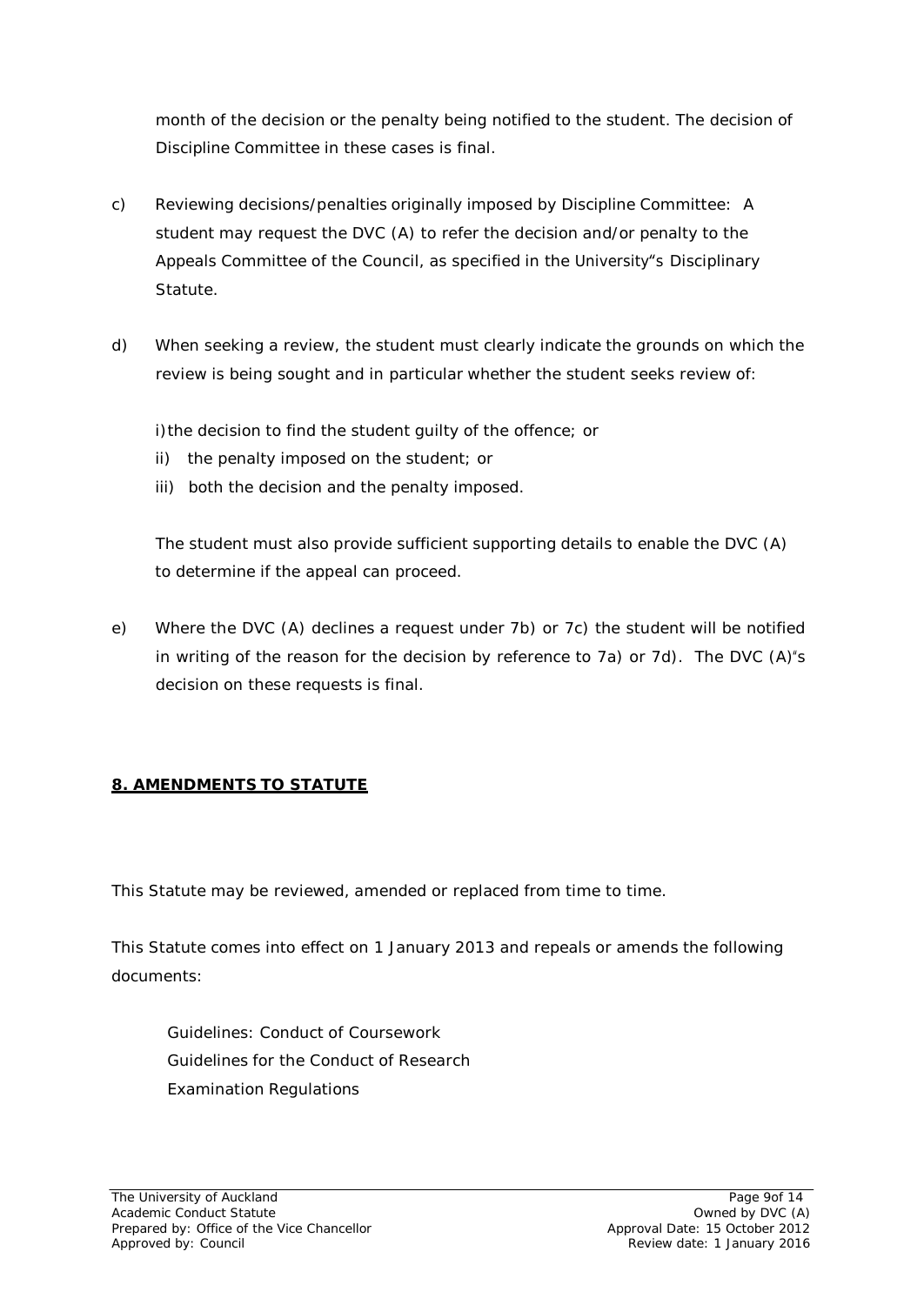

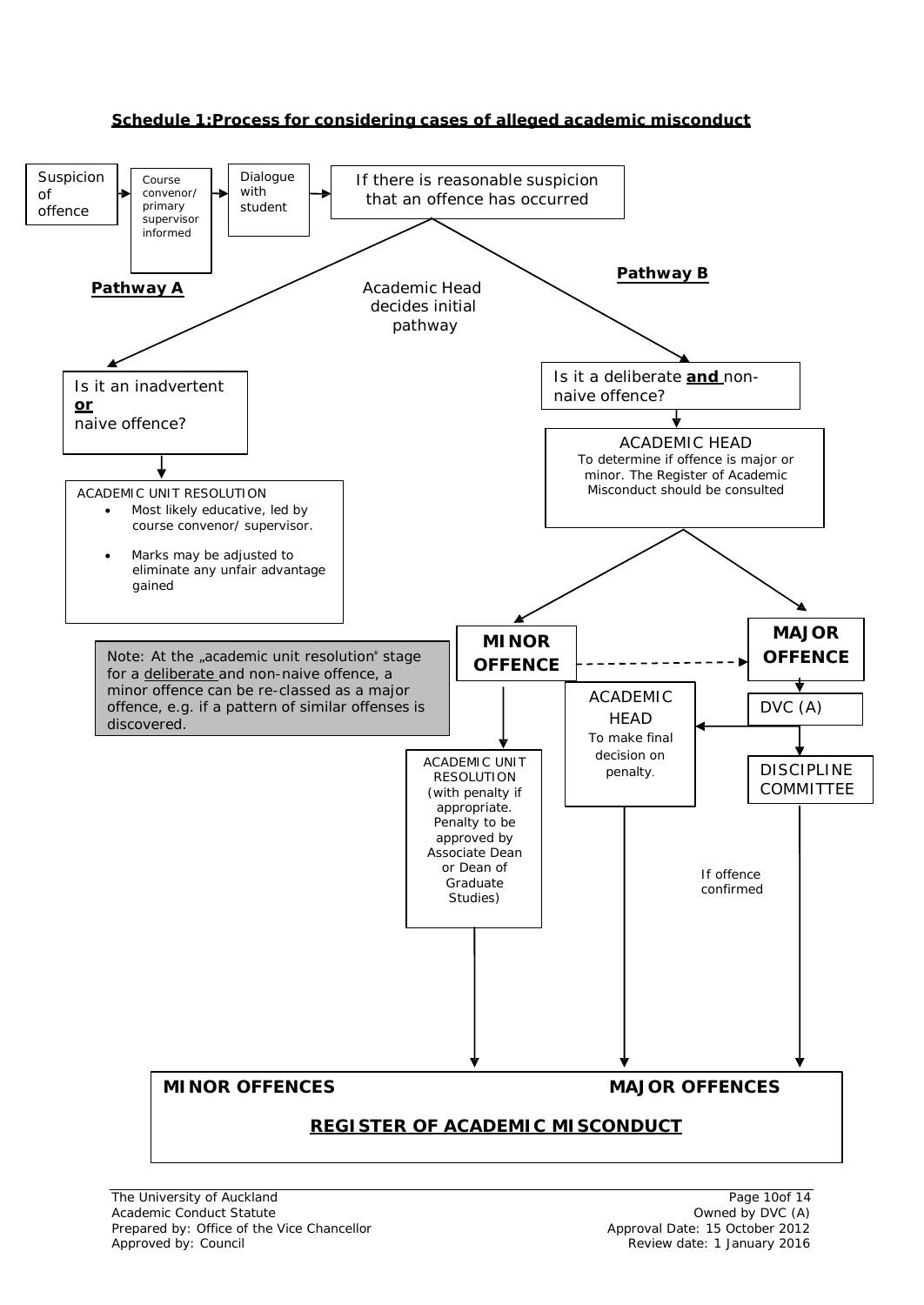### **Process for considering cases of alleged academic misconduct in an examination:**

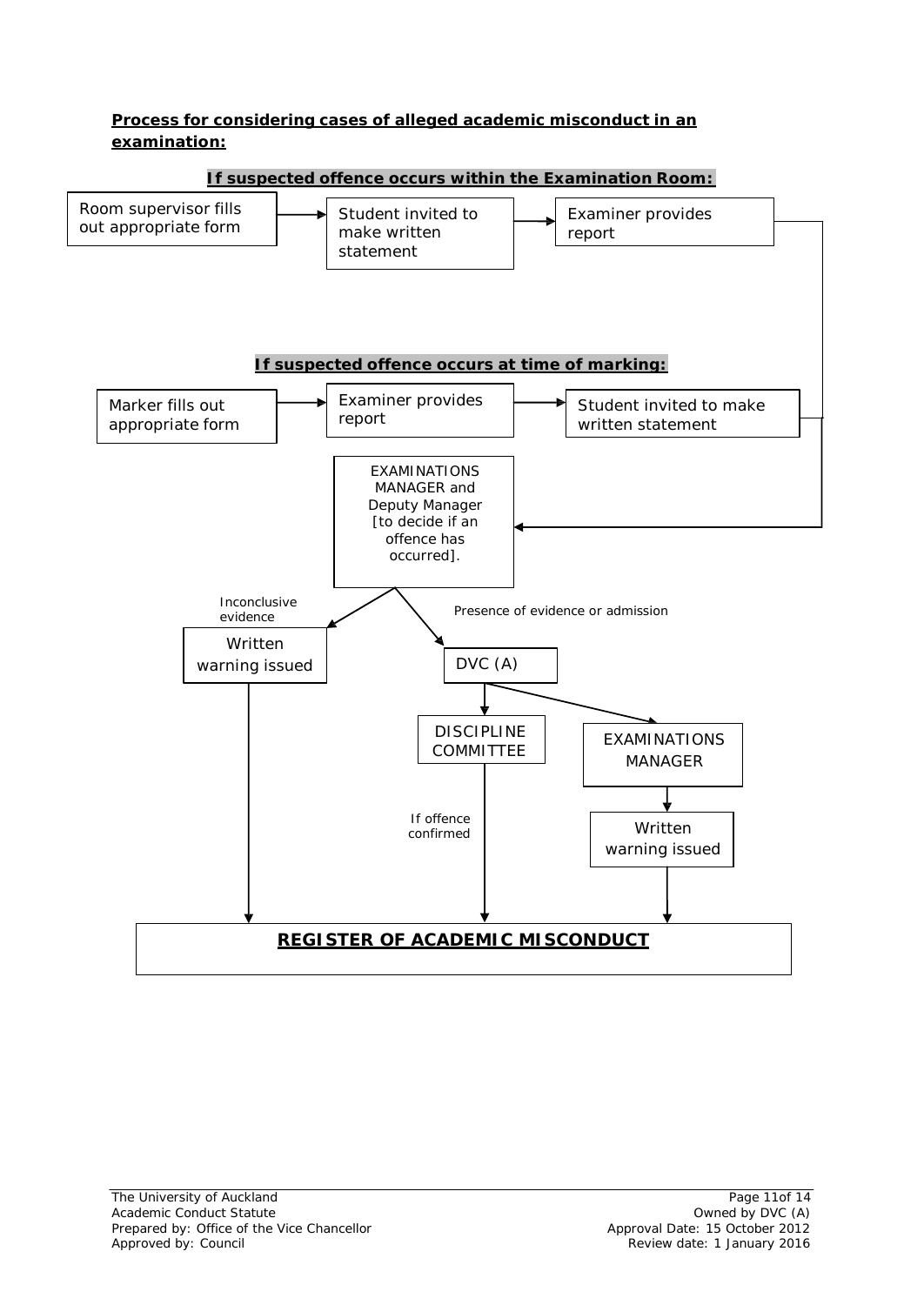#### **Schedule 2 - Protocols to assist in classifying academic offences**

1. Is the matter in question an offence, in terms of a violation of academic norms or conventions? This decision is made on the merits of the case, with no access/referral to the student"s previous record. It is typically the course convenor who determines the possible existence of an offence, discusses the incident with the student, and makes the initial classification of the nature of the offence and the subsequent pathway (see flow chart diagram) under which it will be considered. If it is determined that there is an offence:

2. Determine whether the offence should be classified as one which is: (A) "inadvertent **or** naïve"; or (B) "deliberate **and** non-naïve". This requires a judgment about the student"s intentions and reasonable understandings at the time of the offence.

|                   | Pathway A<br>Inadvertent or naive                                                                                                                                                                                                                                                                                                                                                                                        | <b>Pathway B</b><br>Deliberate and non-<br>naive                                                                                                                                                                                                                                                                                                                                                                                                               |
|-------------------|--------------------------------------------------------------------------------------------------------------------------------------------------------------------------------------------------------------------------------------------------------------------------------------------------------------------------------------------------------------------------------------------------------------------------|----------------------------------------------------------------------------------------------------------------------------------------------------------------------------------------------------------------------------------------------------------------------------------------------------------------------------------------------------------------------------------------------------------------------------------------------------------------|
| General<br>Points | The student:<br>did not intend to<br>commit an offence<br>is new to the<br>University and did<br>not know what they<br>did was wrong; the<br>problem is a lack of<br>knowledge                                                                                                                                                                                                                                           | The student:<br>committed the<br>offence, and<br>admits they knew it<br>was wrong, or<br>was given clear<br>$\blacksquare$<br>instructions, and has<br>had sufficient time to<br>learn referencing<br>practices and<br>standards<br>There is evidence<br>the student knew<br>what they were<br>doing was wrong                                                                                                                                                 |
| Examples          | A first-year<br>undergraduate student<br>submits a first essay<br>assignment in a course.<br>The essay includes<br>several un-referenced<br>'cut and pastes' from the<br>web, and a bibliography<br>of references. The<br>offence probably reflects<br>a lack of understanding<br>of academic referencing<br>conventions. While<br>intentional, the incident<br>may be found to be<br>'naïve'.<br>During a research team | In a Stage 2 course, four<br>students work as a team<br>to conduct a lab<br>experiment. The course<br>instructor encouraged<br>this collaboration, but<br>also made it clear that<br>each student should<br>prepare their lab<br>assignment submission<br>separately. However,<br>one student copies a<br>section from the written<br>assignment of another<br>student in the team. The<br>student has not<br>observed the assignment<br>ground rule that each |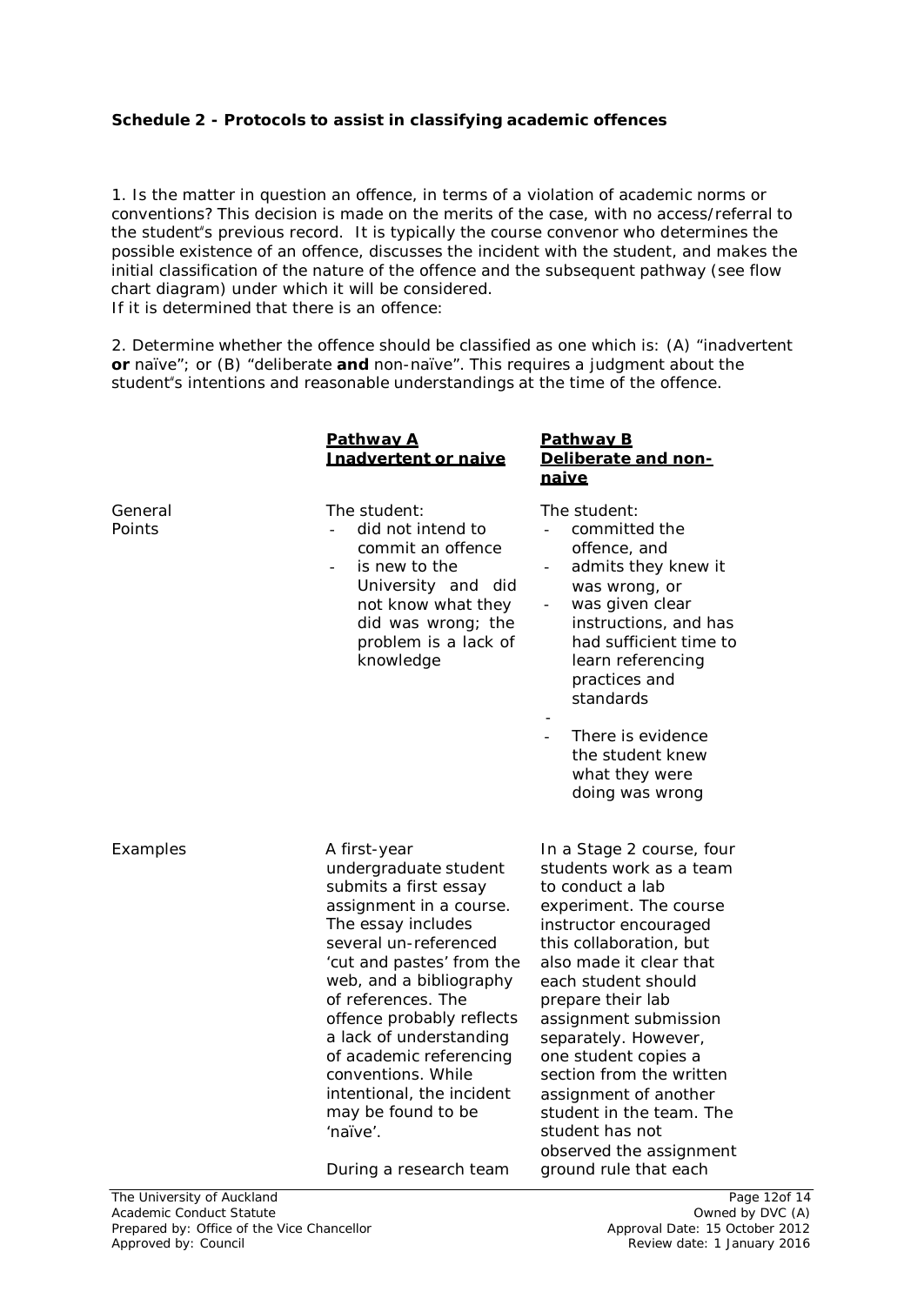*meeting, an MSc candidate is given a small amount of data from one of their colleague's recent experiments for inclusion as background in the introduction to their thesis. The student fails properly to attribute it believing that, as the data were produced as part of a collaborative project and was not central to their thesis argument, such attribution was unnecessary. Again, while the inclusion of the data was intentional, it may be considered to be 'naïve'.*

*A case may arise where the incident is determined to be 'deliberate' yet there is still an element of naivety. For example, a student copies material without referencing but believes this is acceptable and there is a plausible reason for so believing, e.g., there has been no exposure to academic conventions and referencing norms. This case may be determined to be deliberate but it is still naïve.*

*student's submission should reflect their own learning. The copying may be determined to be 'deliberate and nonnaive'.*

*For a second semester course, a substantial amount (e.g., 50%) of a postgraduate student's essay comprised wordfor-word material that the student had submitted previously for grading in another course. The student considered that it was their intellectual property, and could be re-used as needed. The student admitted that they were aware of the Enrolment and Programme Regulations' clause that work submitted for credit in one course cannot be resubmitted for credit in another course. Given this admission, the student's academic level, and the amount of material re-used, the incident may be determined to be 'deliberate and nonnaïve'.*

*A PhD candidate applies for approval from the University's Human Participants Ethics Committee because their research involves the working with human participants. However, instead of waiting for approval, the PhD candidate commences the collection of data with human participants before receiving approval from the*

Page 13of 14 Owned by DVC (A) Approval Date: 15 October 2012 Review date: 1 January 2016